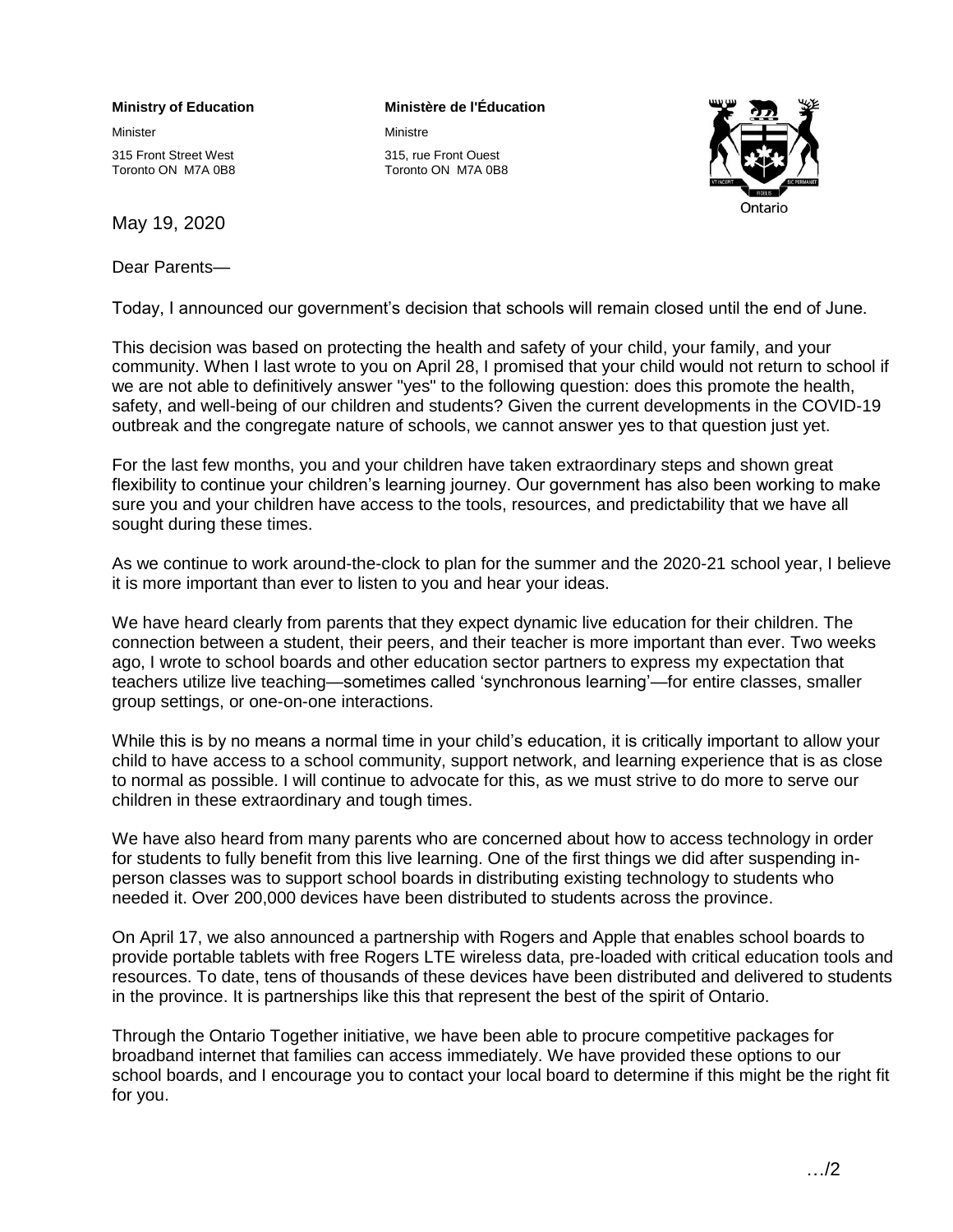We have heard from parents that there is a need to provide bridge programming and other gap-closing initiatives during the fast-approaching summer period. We know that the learning loss that takes place every year over the summer can be a challenge to students when school resumes in September. This year, the risk of summer learning loss is more pronounced.

That is why we are providing new opportunities for students to continue learning over the summer. We also have announced Ontario's Summer Learning Plan, which is a robust plan for summer learning opportunities, including new programs and initiatives. I encourage you to discuss these options with your child, to determine if there are opportunities to continue their learning over the summer.

Some of these initiatives include:

- New upgrading courses, which will allow Grade 9-12 students to upgrade a full credit course they passed during the school year in 55 hours, rather than the normal 110 hours;
- Specific learning supports for students with special education needs and mental health needs, including access to Education Assistants, a new two-week program in skills development, learning, and routine establishment, and a summer extension of after-school programming for students with autism;
- Working with our cross-government team, we will be providing virtual opportunities for students to volunteer during the summer, which can be counted toward the community service graduation requirement.

These programs and resources were designed with your child in mind, and we have more than doubled the funding available during the summer period for this continued programming. As we roll out Ontario's Summer Learning Plan, new virtual components will be available and strict protocols will be unveiled for in-class summer learning should emergency measures be lifted. We are also creating an organized and safe process to allow families to retrieve items in schools, led by local school boards.

Looking ahead to the Fall, when schools reopen, we know that school may not look or feel the same. While we have seen other provinces suggest what their classrooms may look like in September, we know that each part of our country is impacted and responding differently to the COVID-19 outbreak.

Our government is in regular contact with Ontario's Chief Medical Officer of Health, Dr. David Williams, and the education system remains a top priority for the COVID-19 Command Table. I have also spoken with the leadership of the Hospital for Sick Children, who have provided important counsel in how we continue to support students' health and safety at school.

While we are working aggressively to make sure Ontario's schools and classrooms represent the safest learning environments possible, we will provide our plan for resumption of class in September in short order which will include strict safety protocols and public health measures.

As our province moves further along the recovery path, we should be proud of our collective efforts that are now showing signs of hope and optimism. Despite this, we appreciate that students and children may struggle to make sense of this pandemic. We are all doing our best to stay strong and positive during this period, and you may be having difficult and emotional discussions with your children during this time.